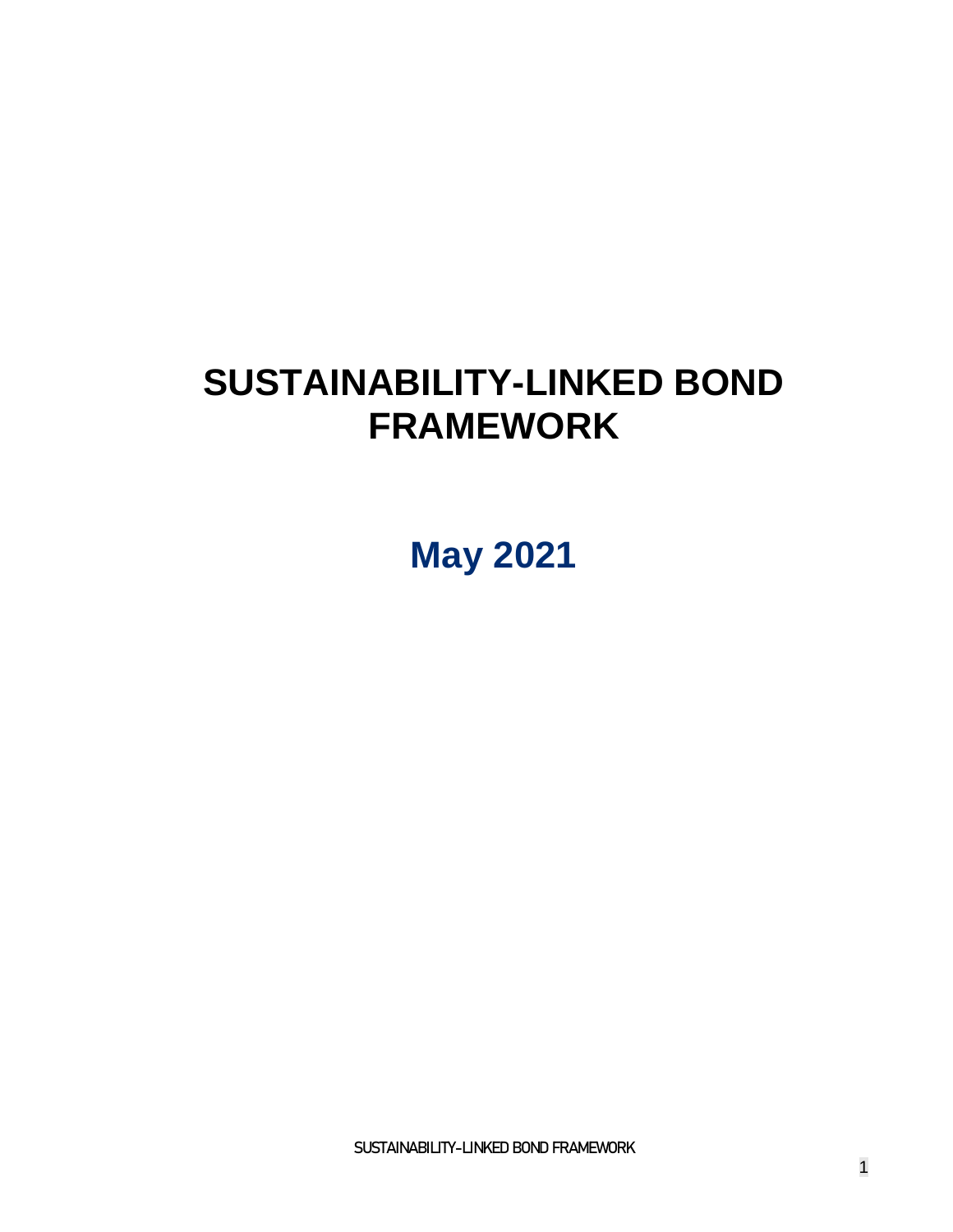# Table of Contents

- 1. [Introduction](#page-2-0)
	- *[1.1 About Anglian Water](#page-2-1)*
	- *[1.2 Sustainability at Anglian Water](#page-3-0)*
	- *[1.3 Our track record on carbon reduction](#page-4-0)*
- 2. [Sustainability-Linked Bond Framework](#page-4-1)
	- *2.1 Selection [of Key Performance Indicators \(KPIs\)](#page-5-0)*
	- *[2.2 Calibration of Sustainability Performance Targets \(SPTs\)](#page-10-0)*
	- *[2.3 Bond Characteristics](#page-14-0)*
	- *[2.4 Reporting](#page-14-1)*
	- *[2.5 Verification](#page-14-2)*
	- *[2.6 Recalculation of the baseline](#page-15-0)*
	- *[2.7 Amendments to this Framework](#page-15-1)*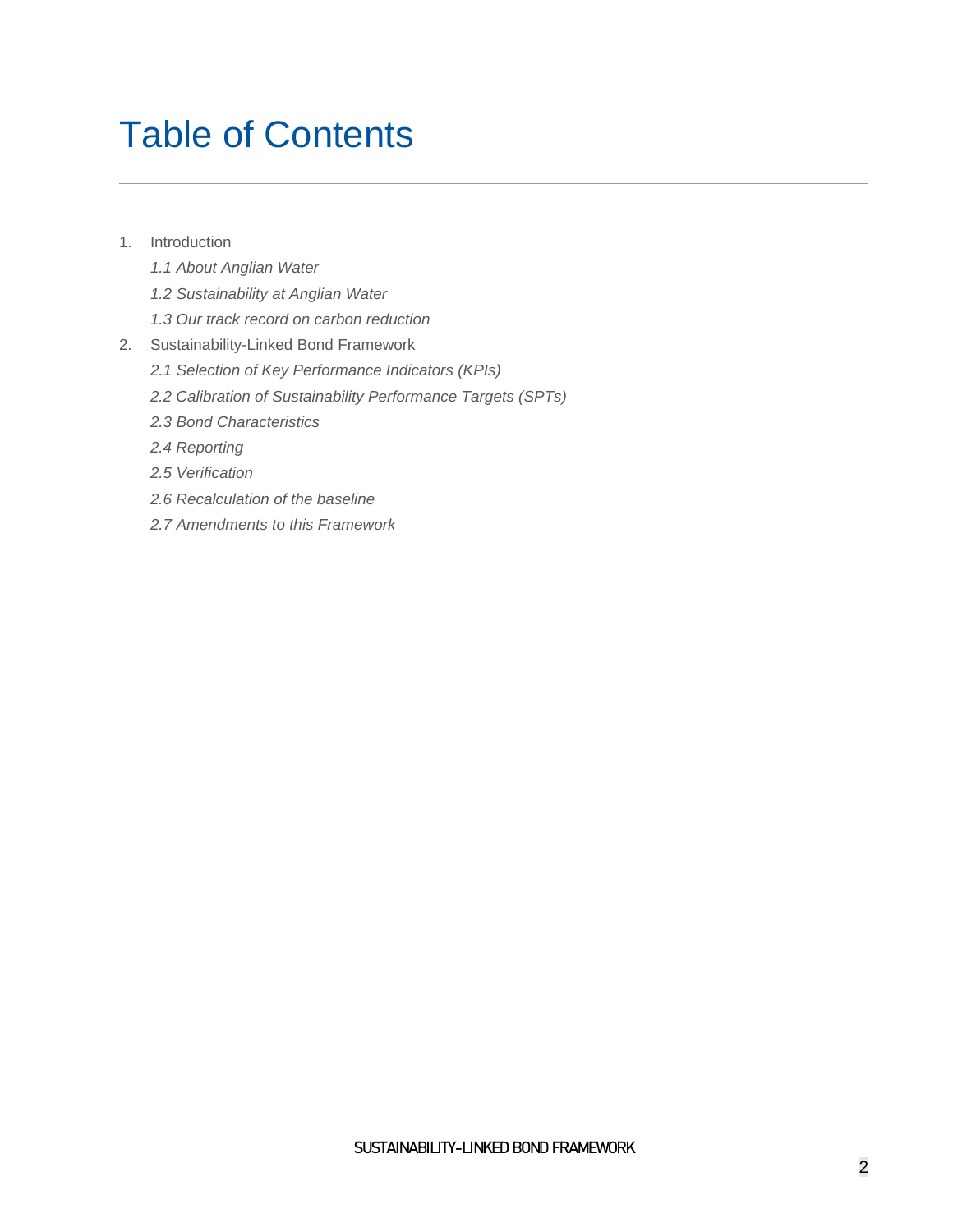# <span id="page-2-0"></span>**1. Introduction**

# <span id="page-2-1"></span>*1.1 About Anglian Water*

At Anglian Water, we cover the largest geographical area of any water company in England and Wales. We employ 5,000 people and supply water and water recycling services to almost seven million customers in the East of England and Hartlepool.

Our huge region stretches from the Humber estuary, north of Grimsby, to the Thames estuary, and from Buckinghamshire to Lowestoft on the east coast. Our coastline is around 1,257 kilometers, and 112,833 kilometers of water and sewer pipes supply and transport water across some 27,500 square kilometers. If we laid them end to end, they would take us a quarter of the way to the moon.

Our region is the driest in the UK, and particularly vulnerable to climate change – low lying, with a long coastline and low rainfall. Water resources are already scarce, and climate change could reduce them further. Yet at the same time we also face the threat of more frequent flooding due to more intense rainfall and rising sea levels.

Aware of those challenges, our purpose is to bring environmental and social prosperity to the region we serve through our commitment to "love every drop". We have always recognized the special responsibility we hold as a monopoly provider of an essential public service. We have a duty to deliver wider benefits to society, beyond the provision of fresh, clean water.

That responsibility is woven throughout our Strategic Direction Statement, our Net Zero Routemap 2030 to be published in July and our five-year Business Plan, which are shaped around the need to facilitate growth in our region, unlock opportunities for our customers and stakeholders, safeguard our environment and provide a resilient supply for generations to come.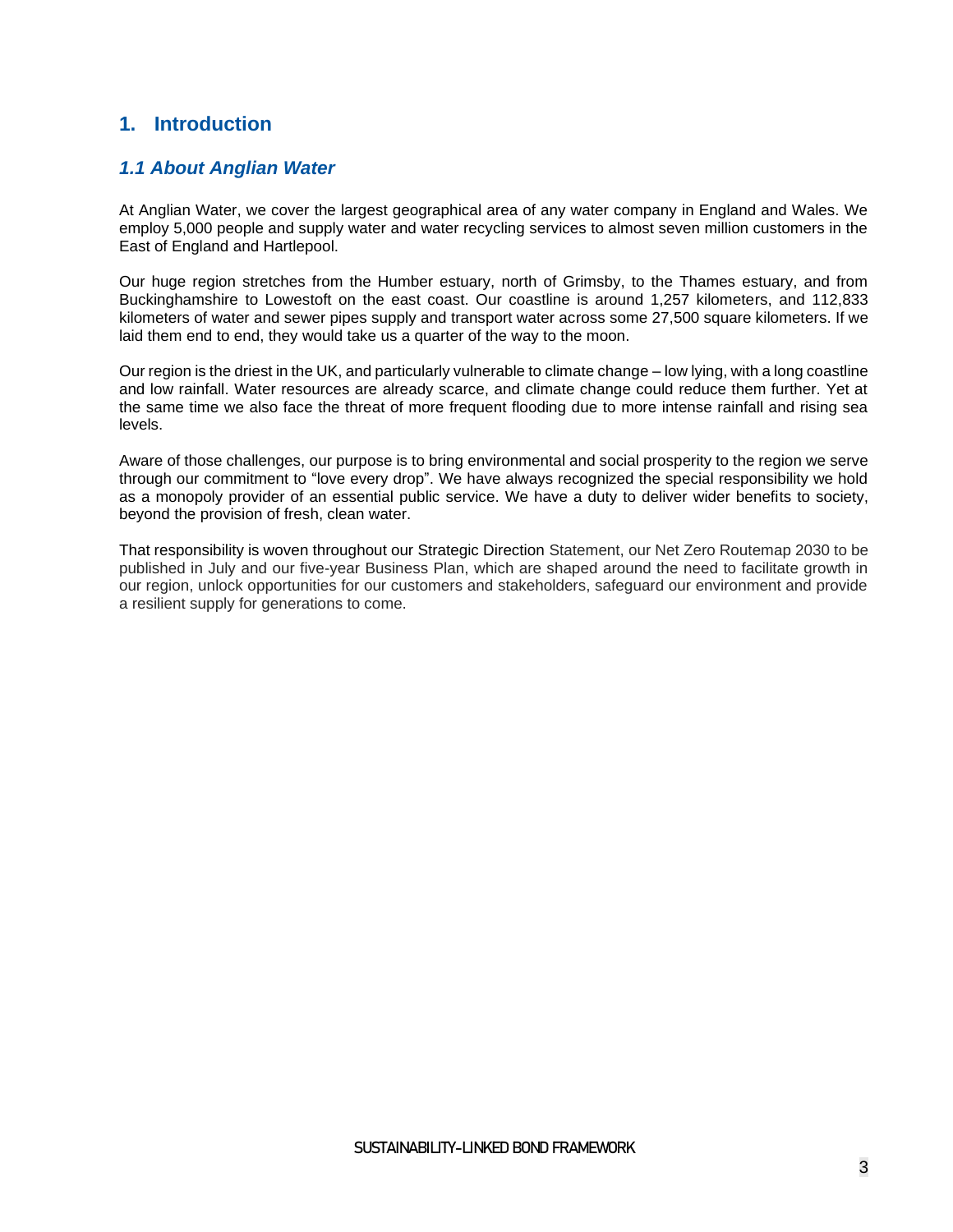# <span id="page-3-0"></span>*1.2 Sustainability at Anglian Water*

Our commitment to the environmental and social prosperity of our region goes back many years, even before we set out our Love Every Drop strategy in 2010. We first considered climate change in our assessment of water resources back in 1993 and our education programme has reached nearly half a million people since its launch in 2006. In 2015 we were first awarded the Queen's Award for Enterprise: Sustainable Development in recognition of our work, while in 2017 we were named Responsible Business of the Year, in large part due to our community regeneration work in Wisbech.

In recent years, with the climate emergency accelerating and the challenges of providing resilient supplies to our growing population becoming ever more acute, we have played a leading role in driving industry-wide discussions around the social and environmental purpose of a water company.

With our shareholders' support, in July 2019 Anglian Water became the first major UK utility to change our company constitution – the Articles of Association – to lock public interest into the way we run our business, both now and for future generations. By doing so we have ensured that environmental and social priorities will always sit alongside the need to deliver fair returns for our shareholders. This change underlines our commitment to deliver a sustainable future for the East of England.

Over the period 2020 to 2025, Anglian Water will invest several billion pounds on running the business, protecting communities from extremes of weather including flooding and helping to underpin economic growth, while at the same time keeping bills affordable.

We have agreed 10 key outcomes that we will deliver for customers through our Business Plan for the period 2020-2025. Our business model is structured to create long-term value for customers, employees, investors, business partners and the wider community.

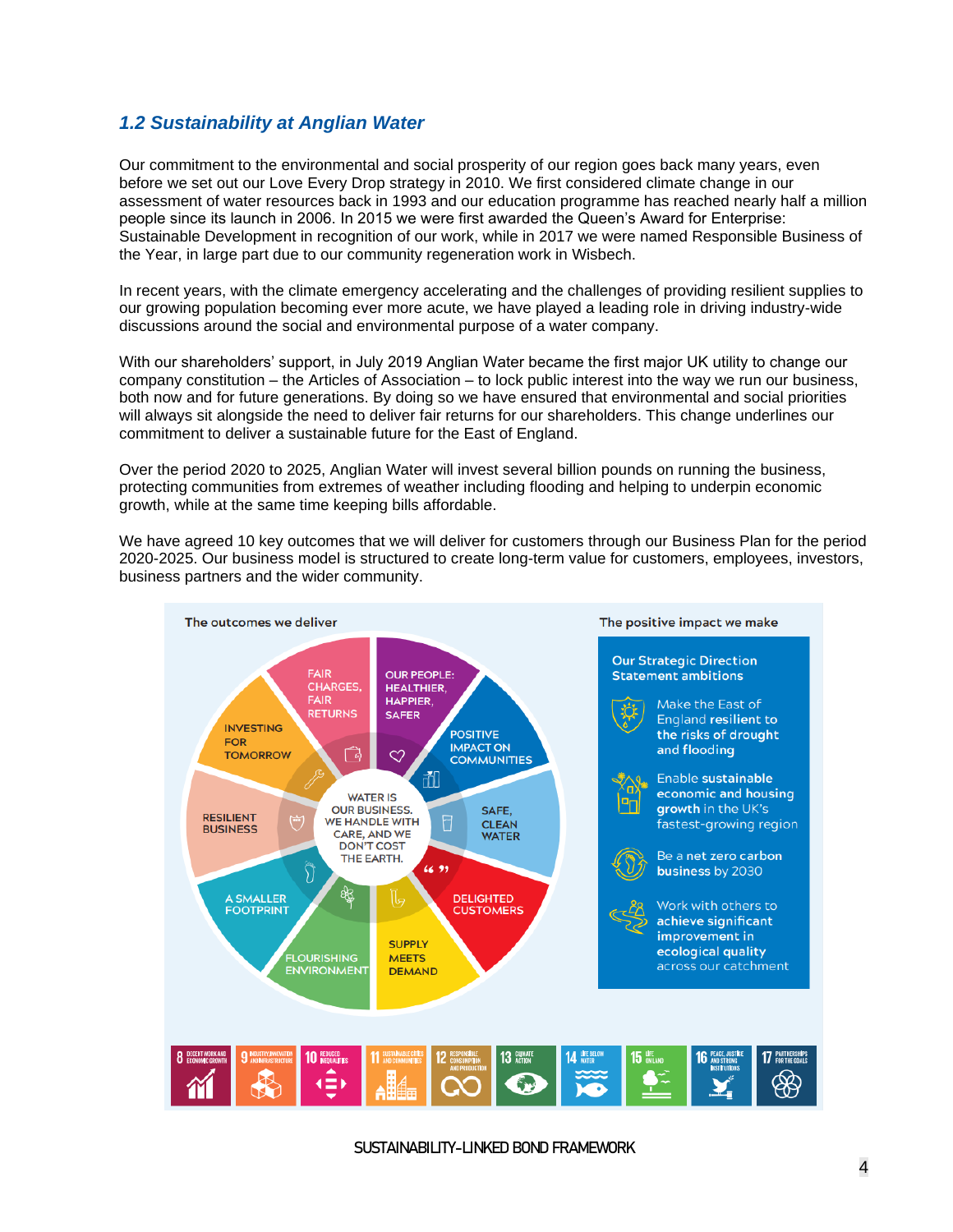## <span id="page-4-0"></span>*1.3 Our track record on carbon reduction*

Our journey to net zero carbon began in earnest in 2010, when we first set ambitious goals to reduce our operational and capital carbon emissions, at a time when measuring and managing capital carbon – the carbon in our assets and what we build – was unheard of.

With a committed leadership and a determined supply chain, by 2020/21 we had reduced capital carbon by 61 per cent from our original 2010 baseline, and operational emissions – the carbon produced in running the business day to day – by 34 per cent from a new baseline set in 2014/2015.

In delivering against our carbon targets, we have demonstrated the strong link between carbon and cost, achieving financial efficiencies in the investment programme of more than 20 per cent. In collaboration with our integrated supply chain, we have created a strong 'reduce carbon, reduce cost' culture, delivering innovation and financial efficiency through the reuse of assets, low-carbon materials, off-site build, lowcarbon standard products and advanced 3D design tools.

Working with government and other leading businesses, we developed the world's first standard for managing carbon in infrastructure (PAS 2080), which is now being used nationally and internationally. In another first, we pioneered the use of sustainable financing through Green Bonds among UK utilities, enabled by our commitment to carbon measurement and reporting.

We have also made significant progress on the adoption of renewable energy to power our operational sites, generating 134.5GWh in 2020/21 through solar, wind and combined heat and power engines (CHP) – enough to power more than 40,000 homes.

In 2019 we spearheaded the adoption of a shared water sector commitment to reach net zero by 2030. Our CEO Peter Simpson was invited to co-sponsor the commitment together with two of his fellow water company CEOs, and Anglian Water subsequently chaired the working group which delivered the sector-wide Routemap to Net Zero launched in November 2020. The Routemap has been described by UN Climate Action Champion Nigel Topping as one of the most significant steps taken by any industry anywhere in the world.

Our own path to net zero will incorporate elements of the following, set out in more detail later in this framework:

- Technology-led solutions: accelerating innovation in generating and storing renewable energy, understanding and reducing process emissions and decarbonising transport;
- Nature-led solutions: using land in our region to capture and store emissions and planting trees;
- Demand-reduction solutions: reducing the use of grid electricity and fossil fuels, driving energy efficiency, leakage reduction and making the most of biogas from sludge on our sites.
- Behavioral led solutions: the solution pathways are integrated with behavior change initiatives, to progress and exploit the opportunities available.

# <span id="page-4-1"></span>**2. Sustainability-Linked Bond Framework**

Under this Framework, Anglian Water Group including any of its entities (including Anglian Water (Osprey) Financing PLC, as well as Anglian Water Services Financing Plc) (hereafter "Anglian Water"), will be able to issue Sustainability-Linked Bonds or private placements ("SLB").

Our SLB Framework is in alignment with the ICMA Sustainability-Linked Bond Principles (SLBP) published in June 2020, which are comprised of 5 core pillars:

- I. Selection of Key Performance Indicators (KPIs)
- II. Calibration of Sustainability Performance Targets (SPTs)
- III. Bond Characteristics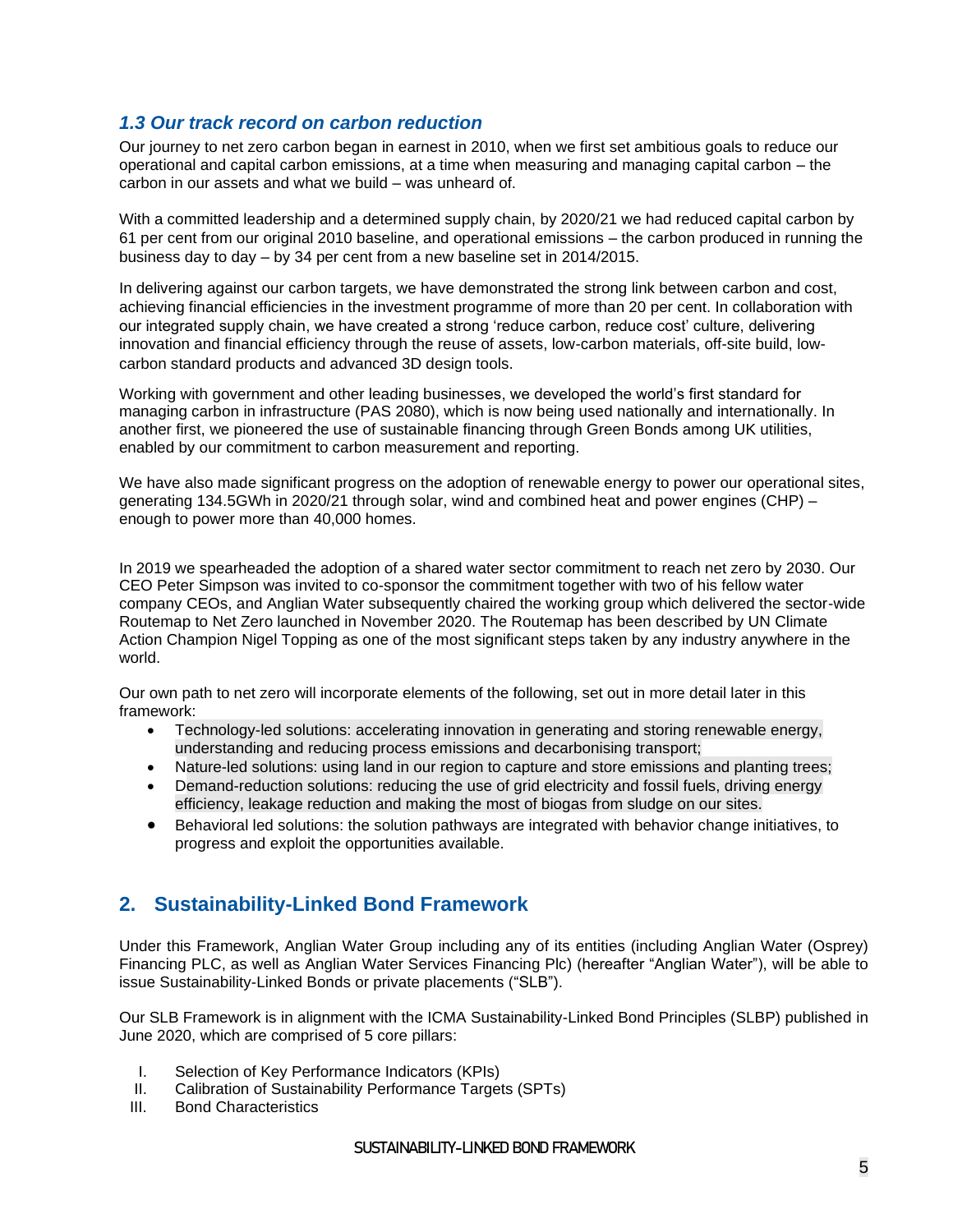- IV. Reporting
- V. Verification

This SLB Framework allows the alignment of our founding instruments with our sustainability targets. By further promoting our targets (both internally and externally) and reinforcing engagement with investors, we believe SLB issuance will accelerate our journey towards our sustainability ambition.

SLBs are any type of bond instrument for which the financial and/or structural characteristics can vary depending on whether the issuer achieves predefined sustainability objectives.

In that sense, issuers are thereby committing explicitly (including in bond documentation) to future improvements in sustainability outcome(s) within a predefined timeline that are relevant, core and material to their overall business.

SLBs are forward-looking performance-based instruments. The proceeds of SLBs are intended to be used for general purposes; however, in the case of Anglian Water, we anticipate that the proceeds would be deployed largely to support the overall delivery of the AMP7 capital investment plan.

# <span id="page-5-0"></span>*2.1 Selection of Key Performance Indicators (KPIs)*

The company's purpose is to bring social and environmental prosperity to its region; our strategy outlines the four clear goals we have set ourselves', one of which is creating a sustainable future for our region. Carbon management is a crucial element in this.

As such, Anglian Water has selected the following KPIs, which are core, relevant and material to the business.

#### **KPI 1: Net Operational Carbon emissions expressed in tonnes of CO2 equivalent**

● **Definition of the metric:** KPI 1 reflects an operating environment where we have no overall impact on the atmosphere from our operational GHG emissions. This means that any residual emissions are counterbalanced by an equivalent sequestration of gases from the atmosphere. This fully aligns with the definition of the Water UK Routemap to Net Zero 2030, where our emissions will be less than or equal to mitigation activities.

The emissions that are measured and managed include CO2, CH4 and N2O. These three gases are reported collectively as Carbon Dioxide Equivalent (CO2e).

The metric covers our operational emissions (Scope 1, 2 and some Scope 3 relevant to core outsourced activities) of which we have operational control. Scope 1 emissions include the burning of fossil fuels, process and fugitive emissions (e.g. Nitrous oxide and methane from water recycling/sludge treatment) and emissions from owned or leased vehicles. Scope 2 emissions include purchased grid electricity. Scope 3 emissions covered under operational carbon include business travel, outsourced activities within our regulatory boundary and Transmission & Distribution losses.

The reporting of net emissions also takes into account the export of surplus renewable generation and purchase of Renewable Energy Guarantees of Origin (REGO) backed green tariff electricity<sup>1</sup>.

<sup>1</sup> Ofgem issues REGO certificates (1 REGO certificate per MWh of eligible renewable output to generators of renewable electricity). Certificates are held in a central registry managed by ofgem.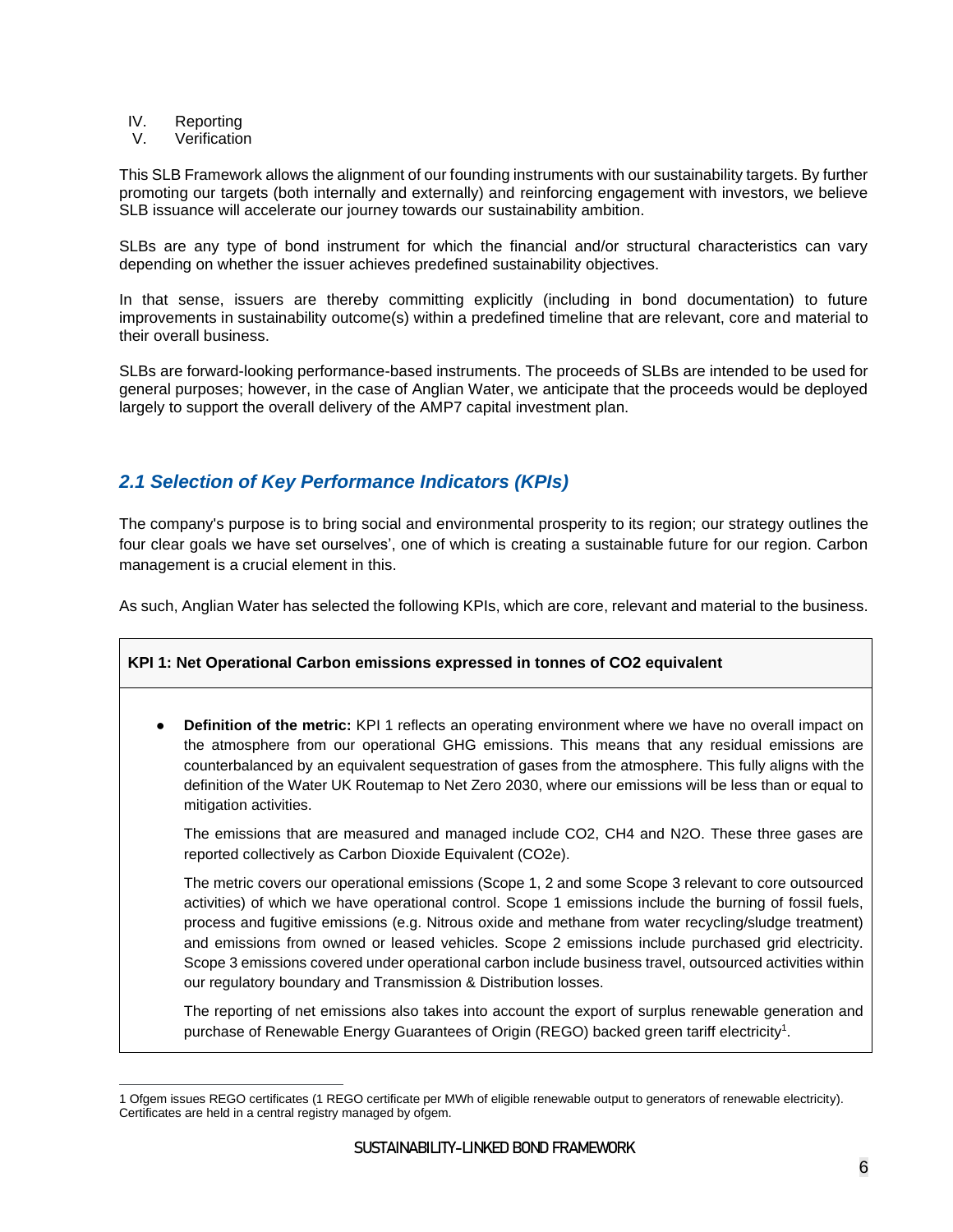Capital carbon and wider Scope 3 emissions (e.g., sludge to land, and chemicals) are not included within this KPI, with capital carbon (KPI 2) having a separate target.

Anglian Water intends to meet the Net operational carbon emissions target by following the decarbonisation hierarchy of:

- o Reducing/avoiding GHG emissions
- o Avoiding emissions from grid electricity through the use of renewable energy and of green electricity procurement (backed by REGOs)
- o Tackling any residual and difficult to avoid/remove emissions, such as process emissions by removing such emissions through measures within our boundary (e.g. trees)
- $\circ$  Tackling our residual emissions through investing in credible offset credits in our region, the UK territory and where not commercially or technically possible in the international offset credit markets
- **Unit:** Percentage reduction of tonnes of carbon dioxide equivalent (tCO2e)
- Perimeter: Regulated activity of Anglian Water Services Ltd
- **Methodology:**

This is reported as operational carbon, including the consumption of fossil fuels, transport and process emissions. In calculating annual GHG emissions, raw data for fossil fuels, treated sludge, etc. is collected from around the business and entered into the UKWIR (UK Water Industry Research) Carbon Accounting Workbook<sup>2</sup>. Data is then compiled within the Carbon Accounting Workbook to provide scope 1, 2 and 3 emissions.

The reporting boundary covers the emissions within the regulated activity of Anglian Water Services Ltd We have followed the 2019 UK Government environmental reporting guidance. Through using the UKWIR carbon accounting workbook, we have used the GHG Protocol Corporate Accounting and Reporting Standard (revised edition) and emission factors from the UK Government's GHG Conversion Factors for Company Reporting 2019 to calculate the above disclosures. Where relevant, we have also aligned with industry best practice for emissions measurement and reporting. This approach has been verified, since 2010, by CEMARS as being measured, managed and reduced in accordance with ISO 14064. Our strategy for operational carbon reduction has been verified against ISO-14064 since 2010 and in 2021 were awarded Platinum status on Achilles Carbon Reduce .

#### ● **Data assurance:**

Carbon data is submitted to Ofwat and the Management Board through our Annual Integrated Report (AIR) processes. The AIR contains Outcome Delivery Incentives (ODIs), including operational carbon.<sup>3</sup>

The carbon data has historically and will continue to be externally verified by a suitable provider as part of our regulatory reporting requirements. Since 2010, we have met the requirements of CEMARS (the Certified Emissions Measurement and Reduction Scheme - now called CarbonReduce), having measured greenhouse gas emissions in compliance with ISO 14064-1:2006. Going forward the data assurance will also review purchased grid electricity and offsets.

 $3$  [Annual Integrated Report 2020](https://www.anglianwater.co.uk/siteassets/household/about-us/air-2020.pdf) (page 45)

<sup>2</sup> The UKWIR Carbon Accounting Workbook provides UK water companies with a consistent and transparent approach for accounting GHG emissions from their annual operational activities. The workbook is reviewed annually by a cross company working group facilitated by UKWIR, to reflect any changes in operational practices and align with the operational emissions factors issued by the UK Government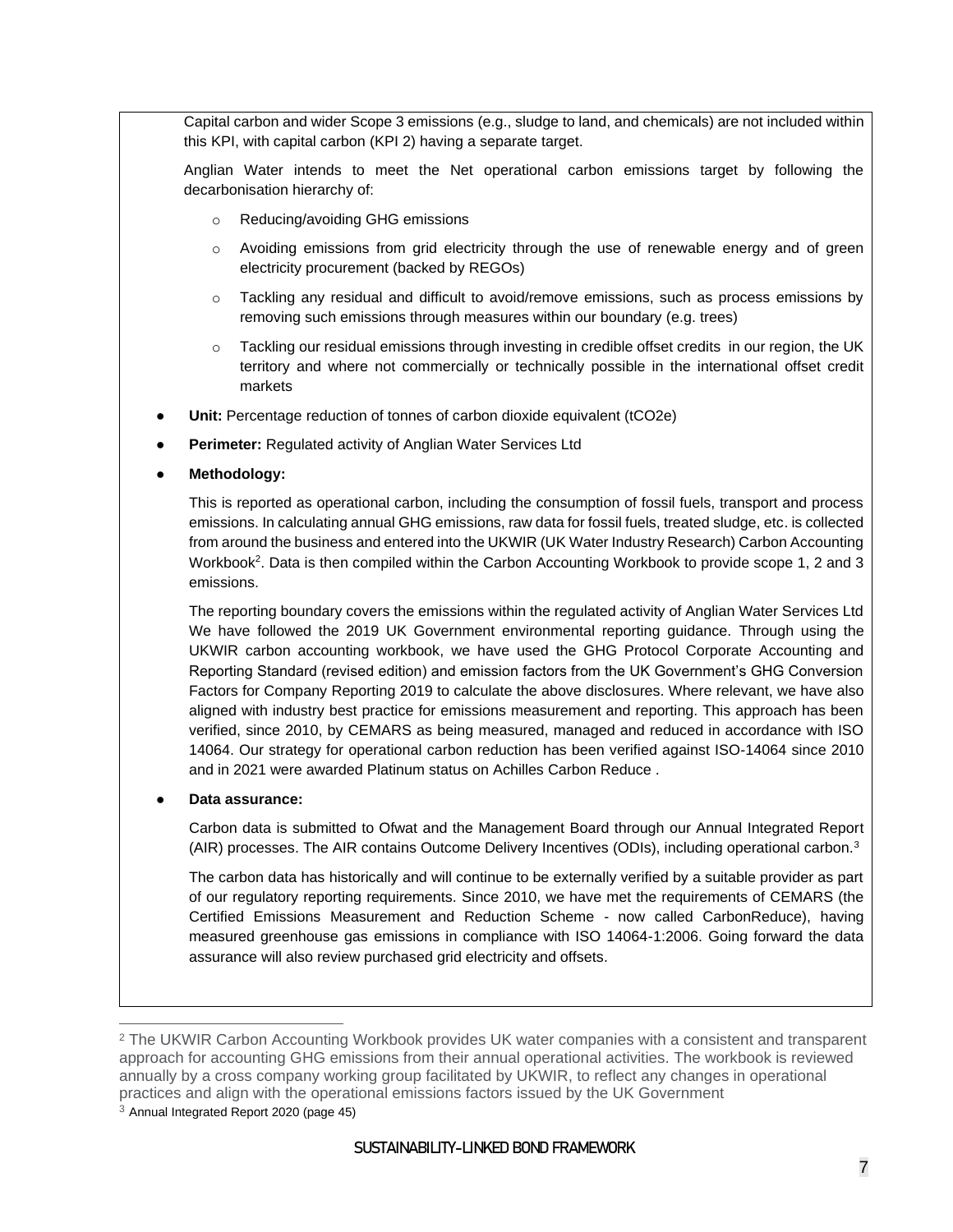| in tonnes of CO2e               | 2020/2021 | 2019/2020 <sup>4</sup> | 2018/2019 (baseline) <sup>4</sup> |
|---------------------------------|-----------|------------------------|-----------------------------------|
| Scope 1                         | 117,010   | 117,784                | 123,302                           |
| Scope 2                         | 245,501   | 241,134                | 209,818                           |
| Scope 3 (operational<br>carbon) | 34,867    | 36,420                 | 32,676                            |
| Annual gross<br>emissions       | 397,379   | 395,338                | 365,796                           |
| Exported renewables             | (10, 957) | (12, 257)              | (9, 444)                          |
| <b>Net Emissions</b>            | 386,421   | 383,081                | 356,351                           |

 $4$  Due to an error in the process emissions methodology, the figures for 2018/2019 and 2019/2020 have been restated and are higher than previously reported by Anglian Water. This will be detailed in the Routemap to net zero document which will be released in July and audited on an annual basis starting in 2021/22.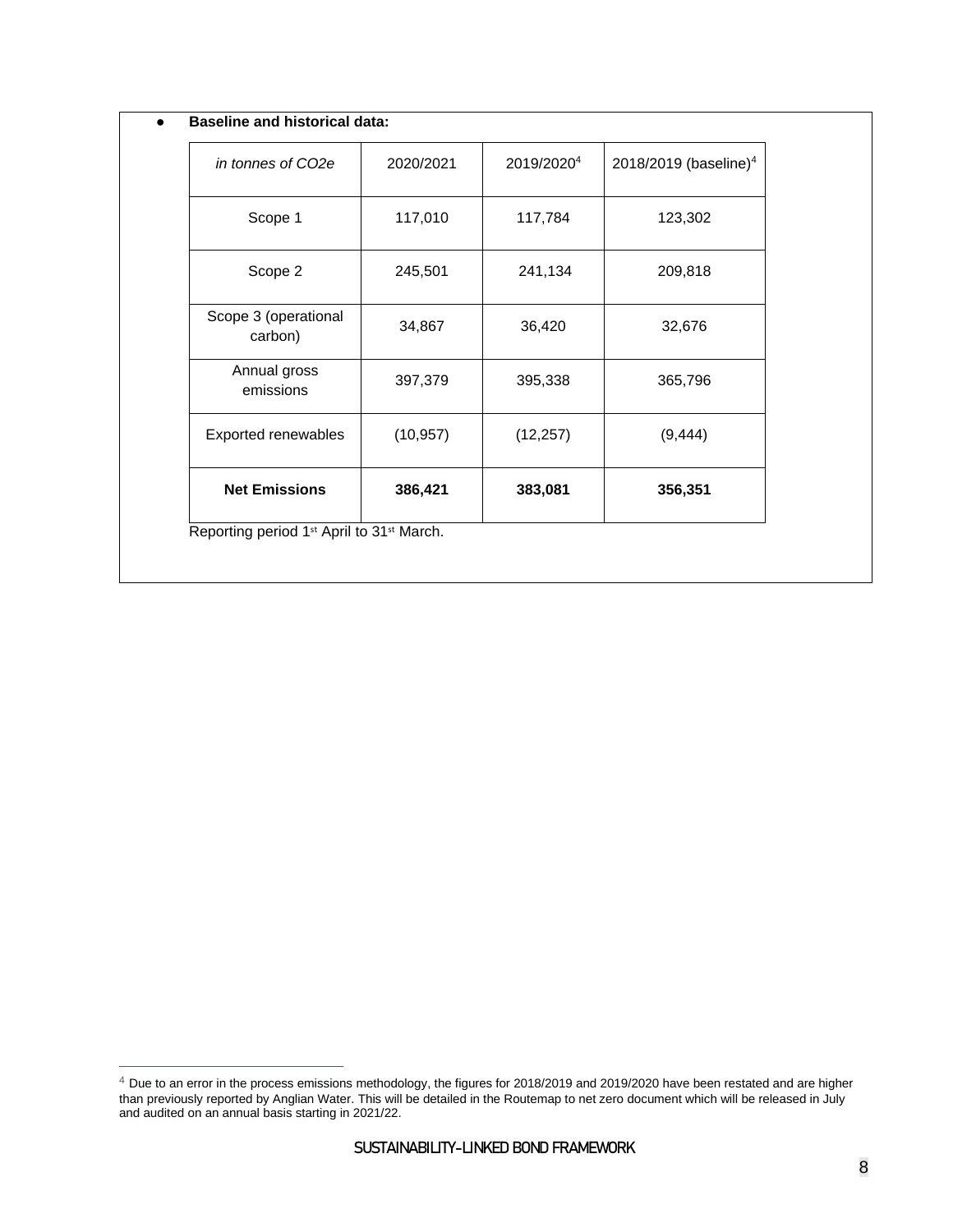

#### ● **Rationale:**

Anglian Water is committed to reaching net zero carbon emissions by 2030. This is an objective shared with all water companies in England, and set out in 2019 as part of the Water UK Public Interest Commitment to show leadership at a national level.

We are targeting net zero carbon emissions by 2030 on operational carbon.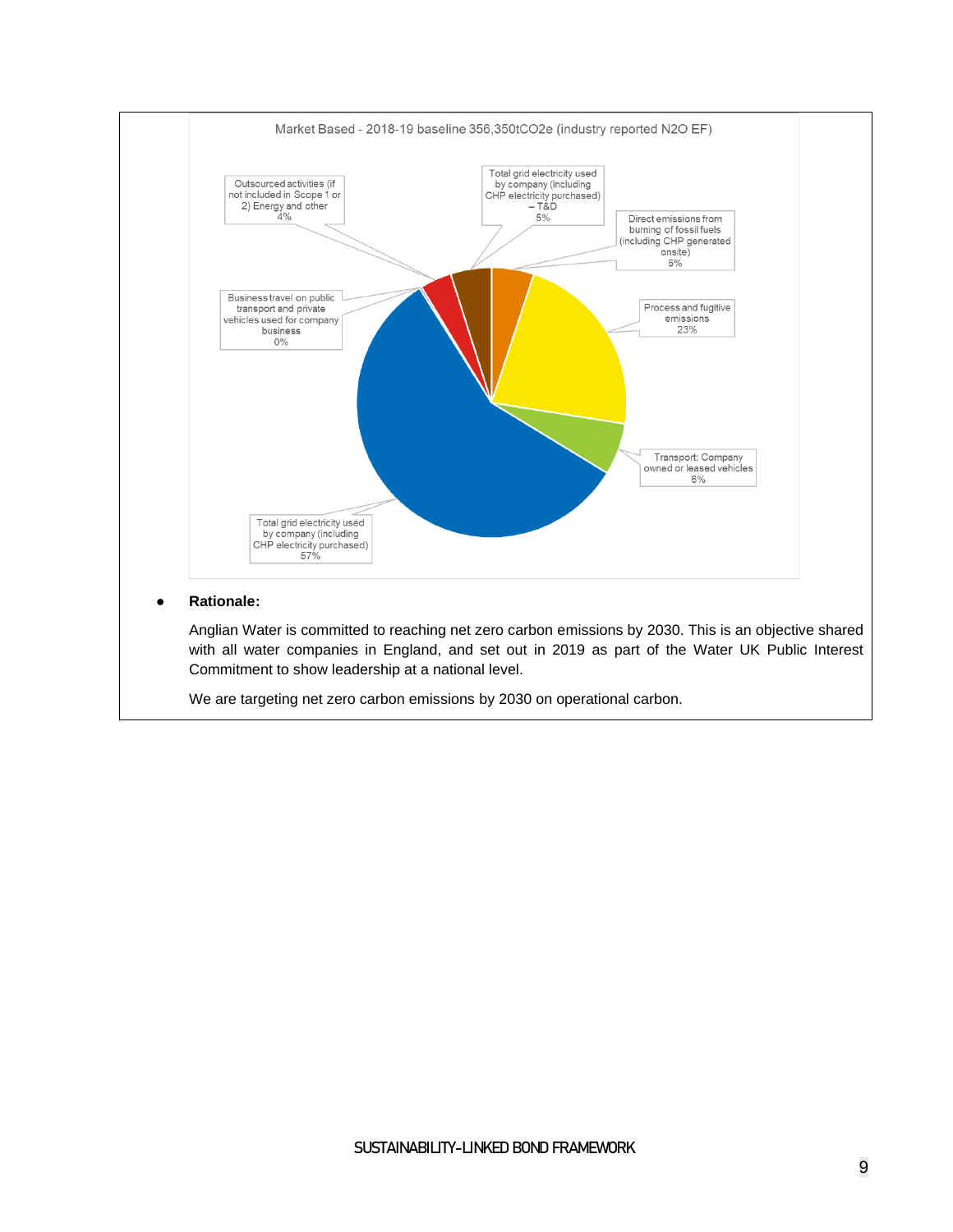### **KPI 2: Capital Carbon emissions expressed in % of emissions avoided in tonnes of CO2 equivalent**

- **Definition of the metric:** Capital Carbon is the emissions associated with the creation of assets (from cradle to as built). This is our carbon footprint as a result of the construction projects we undertake, covering the extraction, transportation and processing of raw materials and from site construction activities required to create or maintain a built asset, or part thereof, expressed as equivalent emissions of carbon dioxide.
- Unit: Percentage of tonnes of carbon dioxide equivalent (tCO2e) avoided
- **Perimeter:** Regulated activity of Anglian Water Services Ltd
- **Methodology:**

Measurement is made through the creation of over 1300 capital carbon models<sup>5</sup> utilizing data from the University of Bath Inventory of Carbon and Energy, Defra and CESSM<sup>6</sup> workbook. Baselines at scheme level are calculated within the investment optimisation tool Copperleaf C55<sup>7</sup> ("C55") and a bespoke carbon modelling tool is made available for design engineers within the supply chain.

C55 is our corporate master system for supporting expenditure decisions. It gives us a common location to store and report on all of our investments in our assets, and uses a common framework to assess them. It is used to calculate carbon baselines. C55 is used for carbon and cost modelling before scheme are handed to a delivery route. Asset+ was the predecessor to C55 and was used to calculate carbon baselines.

Our Carbon and Water Footprint Modeller (the "Carbon Modeller"), uses the various carbon models and has the ability to calculate the life cycle carbon and water of infrastructure projects.

#### ● **Data assurance:**

Since 2016 we have met the requirements of PAS2080 Carbon Management in Infrastructure externally verified by LRQA<sup>8</sup>. PAS 2080:2016 provides a common framework for all infrastructure sectors (including energy, water, waste, transportation and communication) on how to manage whole life carbon management when delivering infrastructure assets and programmes of work. The Infrastructure Carbon Review, was published by HM Treasury in November 2013<sup>9</sup>. PAS 2080 ensures that carbon is consistently and effectively quantified at key points, enabling carbon data to be shared transparently along the supply chain.

#### • **Baseline:**

The baseline period for the Carbon Modeller is 2010.

<sup>5</sup> Our approach to measuring capital carbon follows the guidance of the UKWIR 'framework for accounting for embodied carbon in water industry assets 12/CL/01/15'. The link for the carbon modelling tool [www.awcm.co.uk/pr14.](http://www.awcm.co.uk/pr14) Link to one of the training videos - <https://www.youtube.com/watch?v=VR8lRrFqptE>

<sup>6</sup> Civil Engineering Standard Method of Measurement

<sup>7</sup> [Water & Wastewater | Asset Investment Management | Copperleaf](https://www.copperleaf.com/water-waste-water/)

<sup>8</sup> Lloyd's Register Quality Assurance

 $9$  HM Treasury (2013). Infrastructure Carbon Review. Available at:

https://assets.publishing.service.gov.uk/government/uploads/system/uploads/attachment\_data/file/260710/infrastructure\_carbon\_review \_251113.pdf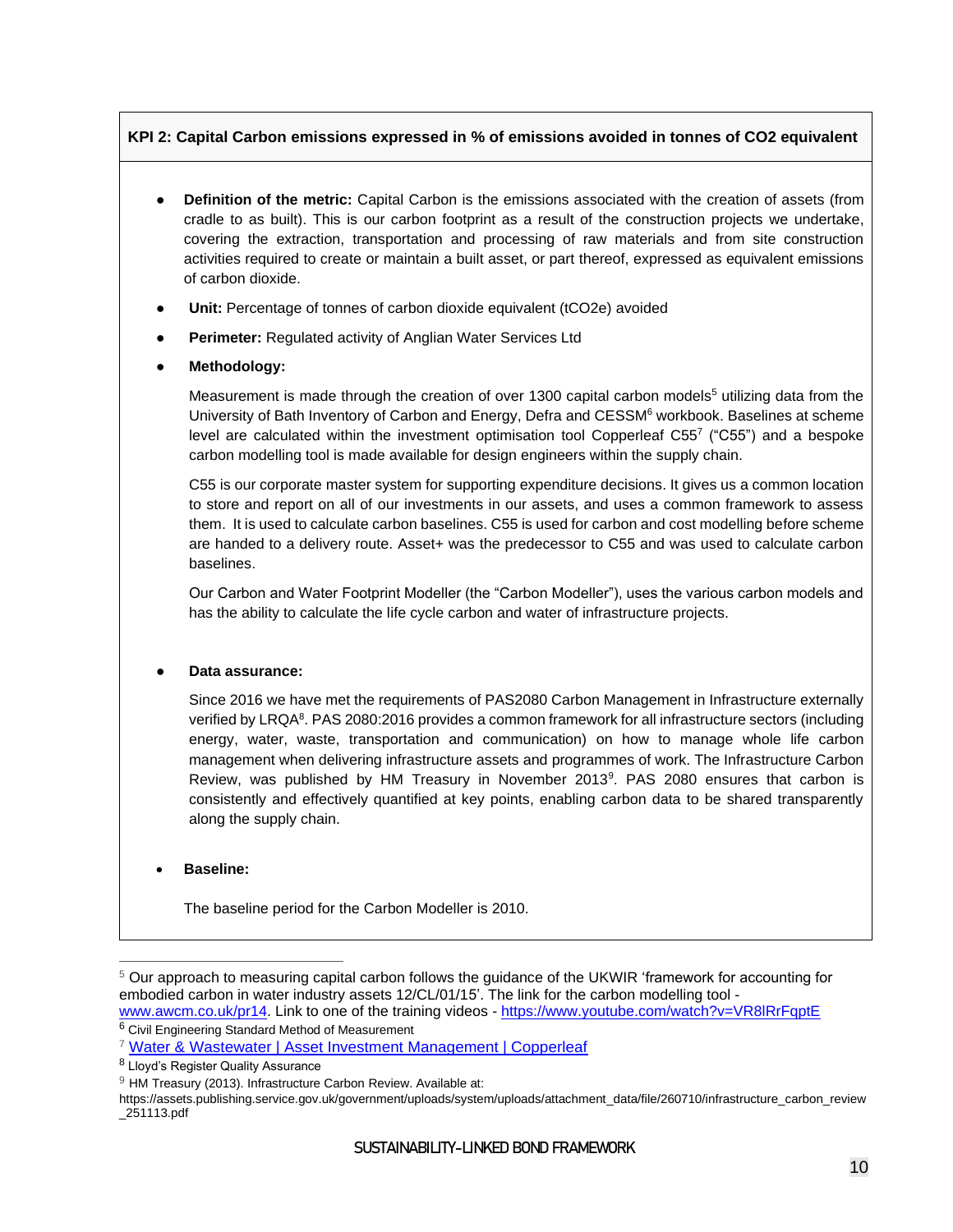2010 baseline level refers to material emission factors, materials and construction techniques associated with assets created under business as usual practises during the period between 2005-2010. Baseline levels are set on a scheme-by-scheme basis on projects delivered through the Totex Investment Programme, using Asset+ and C55.

Emissions factors for baselines and models are based on the Intergovernmental Panel on Climate Change (IPCC) AR2 Global Warming Potentials (GWPs). It is noticed that GWPs have been updated in the published IPCC AR4 GWP, however IPCC AR2 GWPs have been retained to maintain a consistency and comparability between carbon baselines and models.

Modelling our AMP7 2020-2025 investment programme using our activities and practises from 2010, the projected capital carbon baseline for the period 2020-2025 is 1,014,875 tonnes of CO2e.

As a regulated utility operating with five yearly asset management periods, the projection for delivering the capital carbon avoidance for the period AMP8 2025-2030 will be updated prior to 1 April 2025.

#### ● **Historical data:**

| % of emissions avoided in tonnes of<br>CO <sub>2</sub> e from associated baseline level* | 2019/2020 | 2018/2019 | 2017/2018 |
|------------------------------------------------------------------------------------------|-----------|-----------|-----------|
| Capital Carbon                                                                           | 61%       | 58%       | 57%       |

*\*Modelling our AMP6 2015-2020 investment programme using our activities and practises from 2010, the capital carbon baseline for the period 2015-2020 is 236,958 tonnes of CO2e.*

Reporting period 1<sup>st</sup> April to 31<sup>st</sup> March.

#### ● **Rationale:**

As an asset-heavy industry, we are responsible for considerable capital carbon in our distribution and treatment assets. We recognized that there is a causal link between carbon reduction and lower costs, as confirmed by the HMT Infrastructure Carbon Review, sponsored by the Green Construction Board, in its national initiative to save 24 million tonnes of carbon and thus £1.46bn a year by 2050. We have used carbon reduction as a means of driving efficient investment.

<span id="page-10-0"></span>As such, in 2010, we ambitiously defined our initial Capital Carbon goal to halve the carbon emitted through our construction projects. At the time, measuring and managing capital carbon, let alone setting such a stretching goal for avoidance, was market leading. In 2020, with visionary leadership and a supply chain that lined up behind the target, we have achieved a 61 per cent reduction avoidance in capital carbon emissions versus a 2010 baseline. Again, despite this achievement, we continue our commitment to decarbonising our business and recognize that further action is required in our indirect footprint.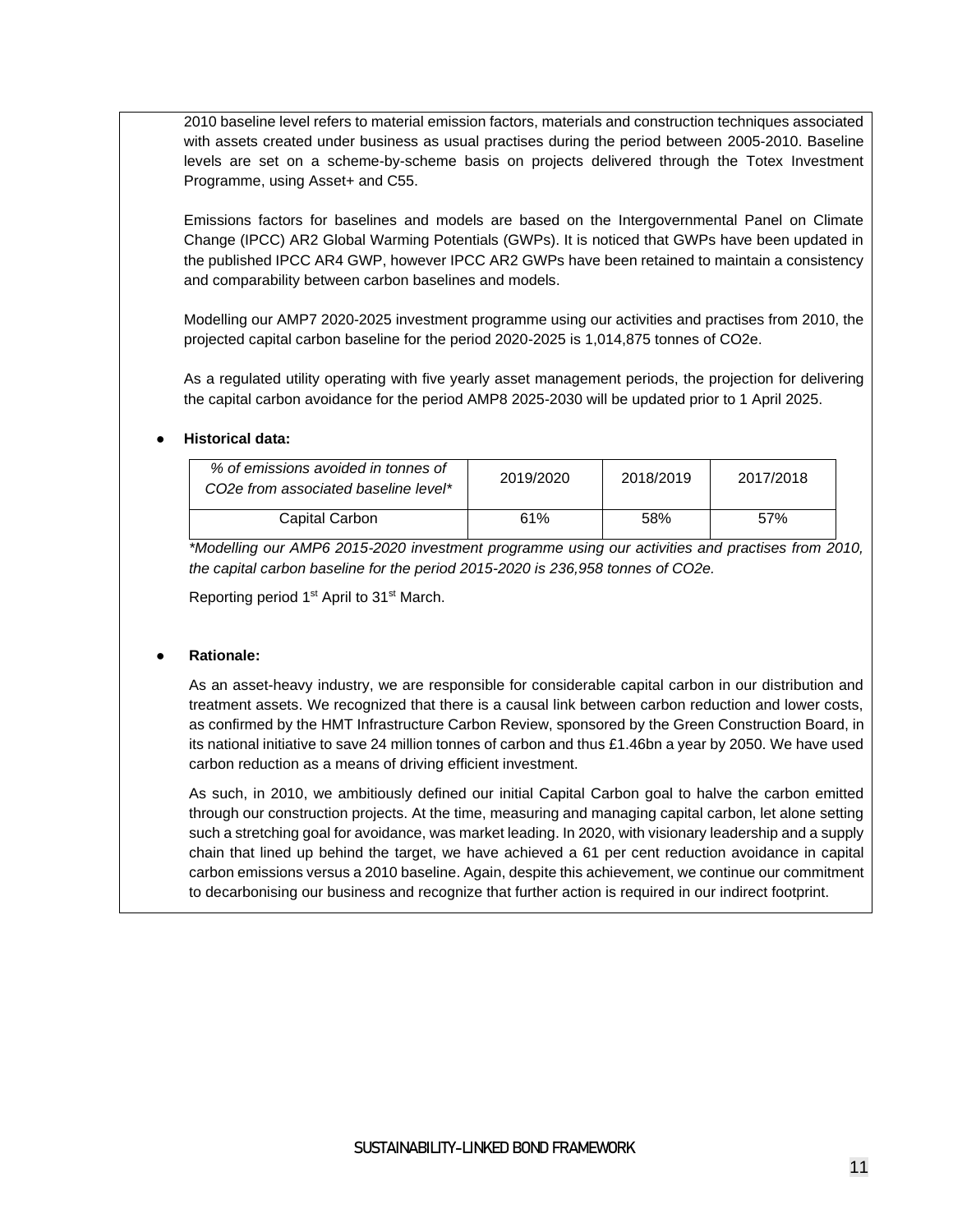# *2.2 Calibration of Sustainability Performance Targets (SPTs)*

**SPT 1a: 30% reduction in Net Operational Carbon emissions by 31st March 2025 – from 2018/2019 base year**

**SPT 1b: Net zero on Net Operational Carbon emissions by 31st March 2030 – from a 2018/2019 base year** 

**SPT 2a: 65% of Capital Carbon emissions avoided by 31st March 2025 - from AMP7 2010 baseline level SPT 2b: 70% of Capital Carbon emissions avoided by 31st March 2030 – from AMP8 2010 baseline level Our long-term capital carbon goal is carbon neutrality by 2050.**

*New interim SPTs may be developed on a per issuance basis corresponding to specific target observation dates between the 2025 and 2030 period. Any new SPT will be set with an equivalent or greater level of ambition and will at least align with the 2030 trajectory defined in SPT 1b and SPT 2b. Moreover, any new SPT will be subject to review by DNV GL, or any such other qualified provider of Second Party Opinions, in an updated SPO and defined within the specific Bond issuance document.*

### **SPT1 Ambition**

To meet the needs of the growing population we serve and increasing stringent regulation in water and waste water treatment, we are forecasting an increase in energy consumption, while Anglian Water has already got an industry leading performance on water leakage. While we are working on increasing renewable energy capacity, this has also revealed both commercial and technological challenges to resolve over time. While we strive to reduce emissions of our fleet, charging point infrastructure and technologies for HGV trucks remains to be further developed. We also depend on scientific data to measure and technologies to reduce process emissions and are undertaking actions to improve these.

#### **SPT 1 - Factors that support the achievement of the targets:**

We have a robust action plan. Our collaborative routemap sets out how the industry plans to rise to the net zero challenge over the next decade and highlights a broad range of opportunities, initiatives and projects that will help us cut millions of tonnes of carbon emissions by 2030. Specifically, Anglian Water will focus on the following areas to achieve its target:

#### • **Purchased electricity and renewables**

UK electricity grid decarbonisation; Energy Efficiency measures (incremental and systemic); Leakage reduction; Water efficiency; Alternative treatment processes; Catchment management; Nature Base Solutions; Solar, Wind PPAs; Energy storage; CHP; Green electricity, sleeving (for offsetting residual emissions from power consumption)

#### • **Biogas**

CHP efficiencies; Biomethane to grid; Biomethane to transport (HGVs)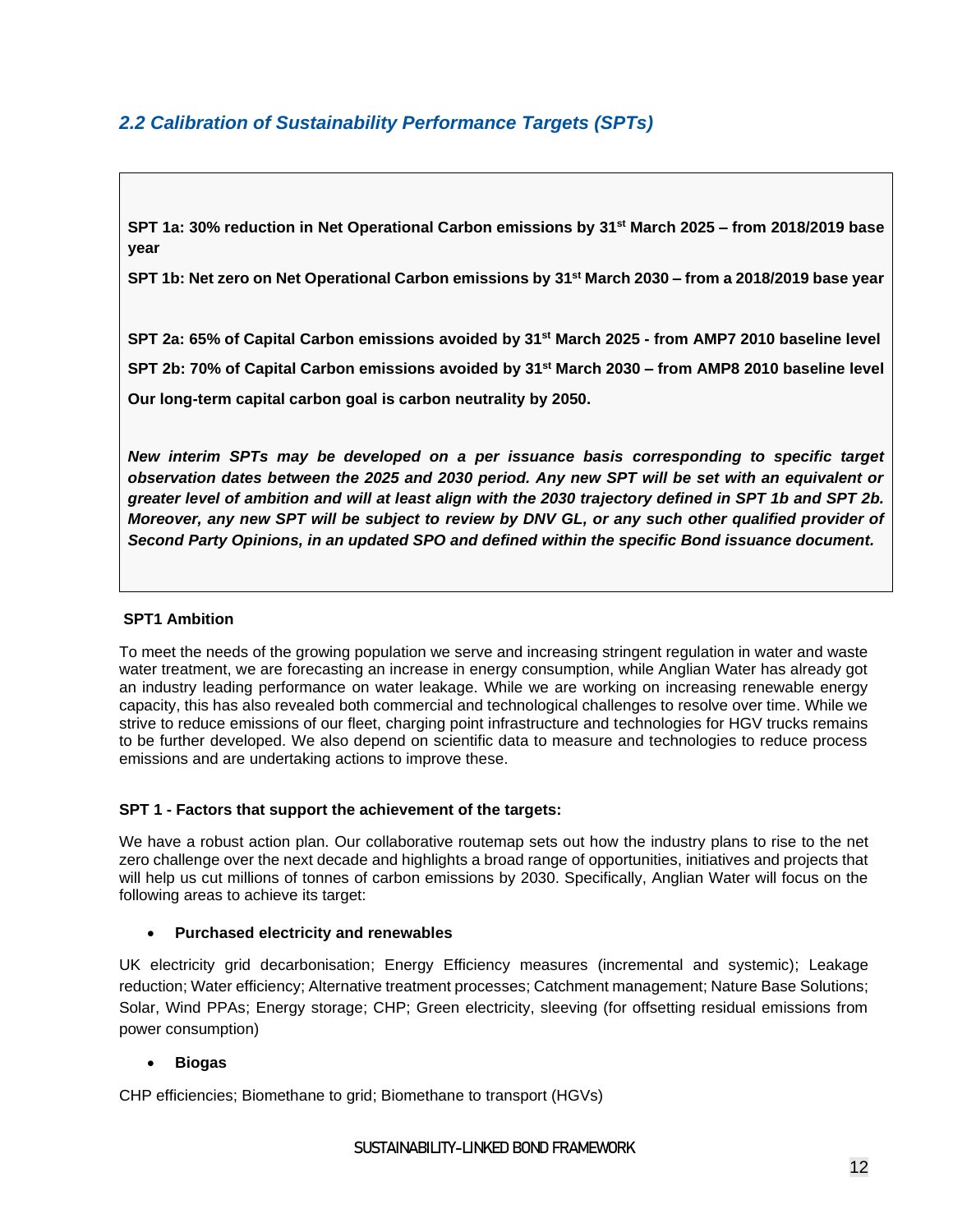## • **Transport**

EV small vans; Electrifying components of large vehicles; HGVs to LNG; HGVs to hydrogen; Behavioural travel changes

## • **Process Emissions measurement and reduction**

Targeted monitoring for N2O emissions; Alternative treatment processes; Operational optimization for fugitive emissions

## • **Alternative Fuels**

HVO; Hydrogen (green, grey); Biomethane to transport (HGVs)

## • **Offsetting**

Insets (trees, grassland, seagrass); Regional offsets (soil sequestration); National, international offsets (carbon offset credits)

#### • **Management**

Strong leadership with a clear narrative aligning the reduction of operational GHG emissions with the purpose of Anglian Water through technological and behaviour changes, a mature approach to energy optimisation since 2006, savinf circa 10 GWh's annually year on year and continual improvement and case studies recognising areas of focus and success stories in the low GHG emissions journey.

#### • **Supply chain**

Collaboration with the supply chain to explore lower carbon solutions.

#### • **Investment**

Integrated approach in challenging energy efficiency on new investment early in the design process.

#### • **Results**

Over ten years of consistent verified operational GHG emissions measurement, management and reduction and year on year increases in renewable energy generation from 27GWh's in 2010 to in excess of 130GWh's by 2020

#### **SPT 1 - Factors that risk the achievement of the targets:**

- Customer preferences
- UK electricity grid decarbonisation rate
- Funding and government incentives
- Moving electricity market landscape affecting pricing strategies
- Future energy policy levers
- Future water sector policy/regulatory levers
- Evolving science in process emissions & natural sequestration options
- Weather events & pandemics
- Changes in the future UK offsetting markets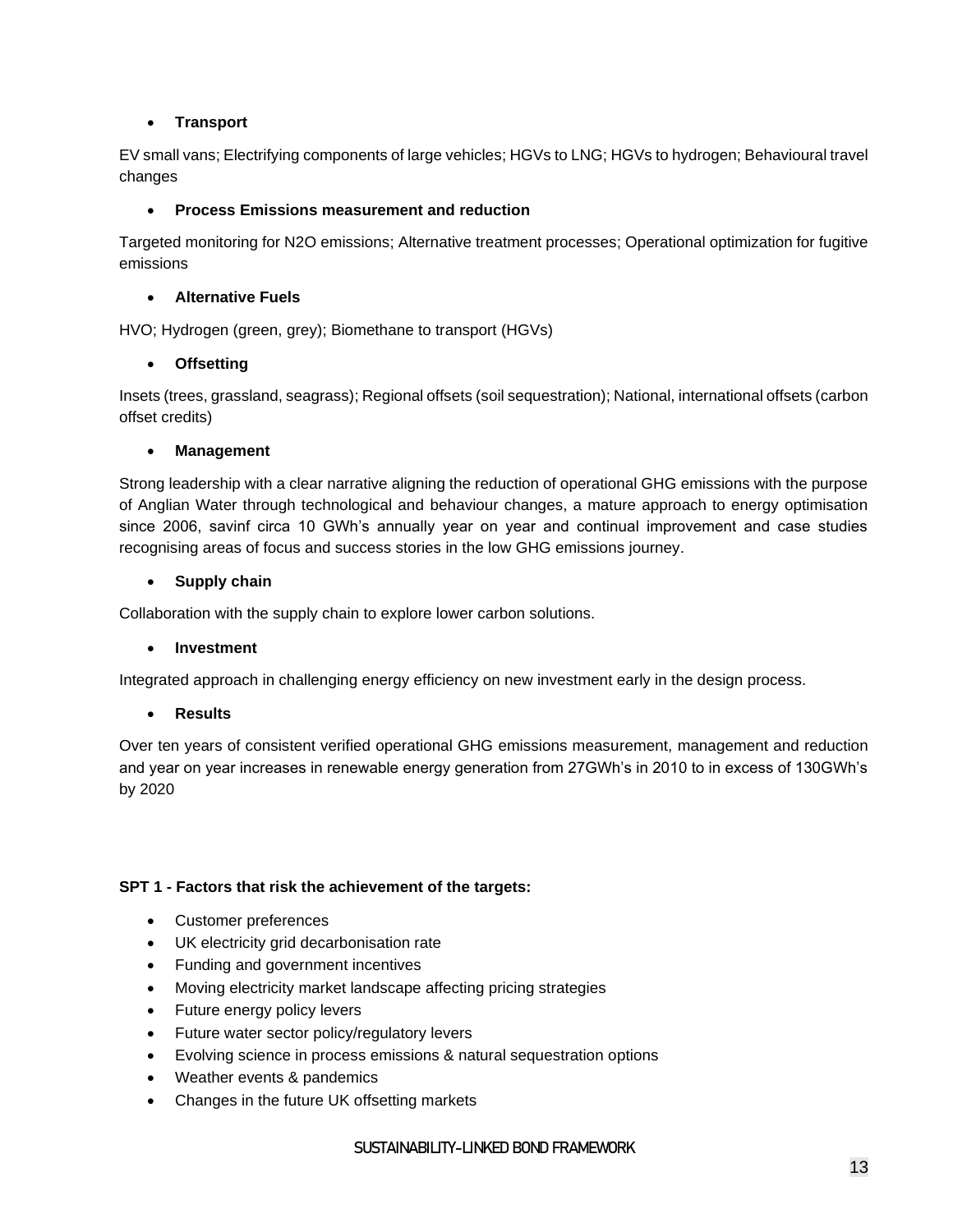### **SPT2 Ambition**

Anglian Water has been a pioneer in measurement and avoidance of capital carbon in the water industry. Anglian Water has hence already tackled all the significant carbon hotspots, which brought significant reductions. Our capital carbon footprint is increasingly challenging due to the greater proportion of the baseline in harder to reduce infrastructure schemes, such as below ground assets that are part of our water infrastructure.

### **SPT 2 - Factors that support the achievement of the targets**

- Mature processes in place verified to PAS2080 Carbon management in infrastructure
- Proven performance over the previous ten years in measuring, managing and reducing capital carbon and hitting key milestone targets
- Strong leadership with a clear narrative aligning capital carbon avoidance with the purpose of Anglian **Water**
- Robust governance with schemes within the investment delivery process measured and challenged on three occasions through design and construction.
- Baselines integrated into existing investment optimisation tools, with over 1300 capital carbon models.
- Clarity of communication to the supply chain, with collaboration enabling lower GHG emissions solutions.
- Continual improvement and case studies recognising areas of focus and success stories in the low GHG emissions journey
- Development of an ofwat innovation fund project to further align carbon and cost accounting and visualise GHG emissions hotspots through the design process.

#### **SPT 2 - Factors that risk the achievement of the targets**

- Increasing challenge due to higher target and greater proportion of baseline in harder to reduce infrastructure schemes.
	- $\circ$  This is water infrastructure (below ground assets). Out of an overall performance of 61%, water infrastructure achieved 49% in 2020 against a 2010 baseline. In the period 2015 – 2020 (AMP 6) water infrastructure made up 22% of the programme versus 32% in 2020-2025 (AMP 7).
- Cost assessment report completed on AMP 6 schemes validating carbon and cost reduction and actions for improving performance through AMP 7. This highlighted increasing costs for performance exceeding 72%.

Our risk management process identifies, assesses and manages our risks. These risks are broadly categorised as safety, operational, financial, regulatory and compliance with current regulations and law. Risks are formally identified and mapped to ensure consistency and completeness.

We analyse the potential causes and impacts of risk using a range of governance, compliance and audit activities. The business unit and top-tier risk registers remain key tools that help management to monitor risks and evaluate the impact of individual risks on the business, and also evaluate risks in the 'aggregate' across a broad spectrum of threats to overall business performance.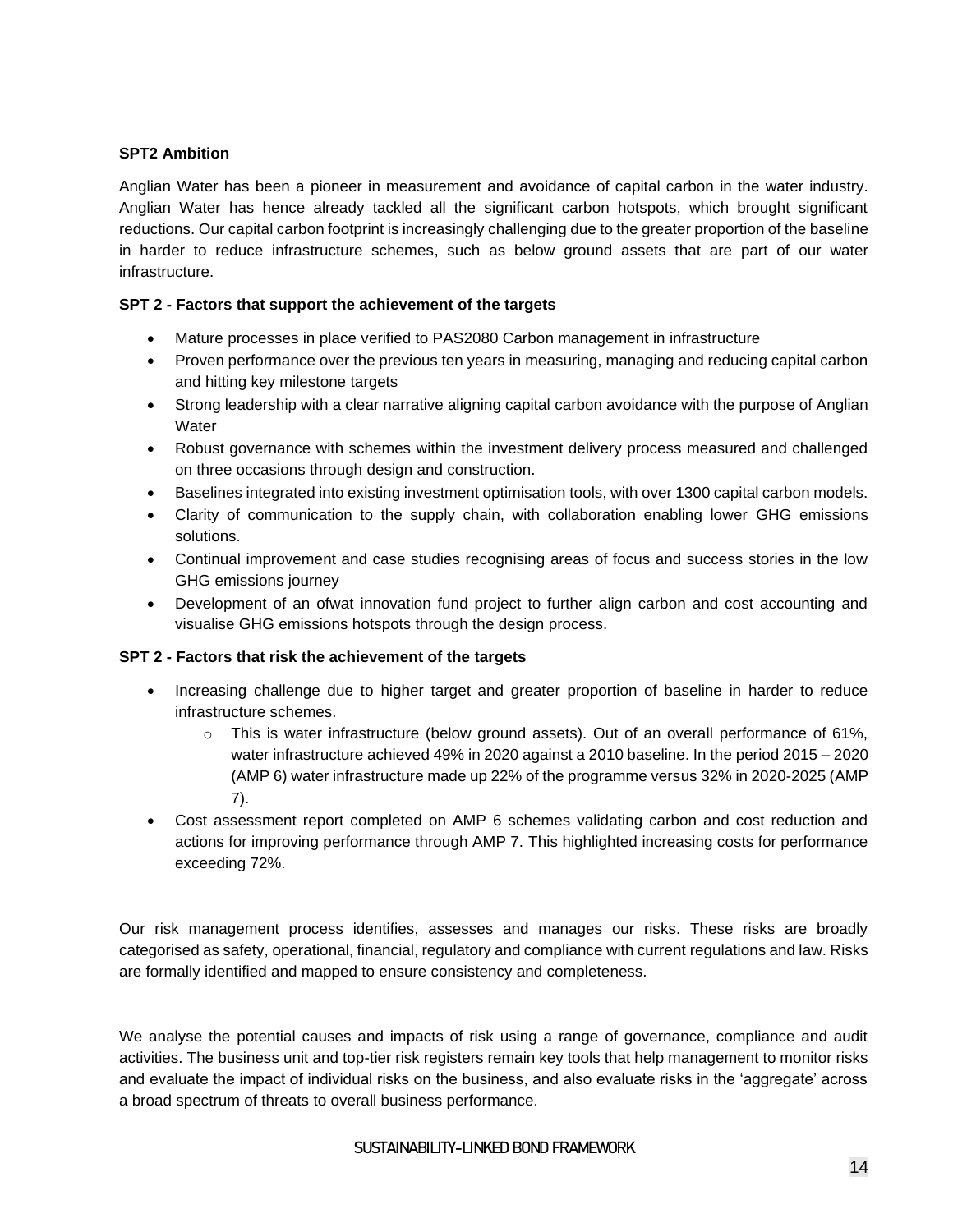# <span id="page-14-0"></span>*2.3 Bond Characteristics*

The failure of Anglian Water to satisfy one or several of the SPTs above will trigger a Step up Margin, as defined in the offering documentation, to be applied for any Interest Period commencing on or after the interest payment date immediately following the Notification Date<sup>10</sup>. In this case, the rate of interest will be increased by the Step up Margin.

The details of any financial penalty payable to investors in any Sustainability-Linked Bond in the event of a missed target will be set out in the offering documentation provided at the point of issuance of any Sustainability Linked Bond. These details will include:

- Maturity date of instrument
- Sustainability Key Performance Indicators (KPIs)
- Sustainability Performance Targets (SPTs)
- Sustainability Target Observation Date(s)
- The amount of the Step Up Margin

# <span id="page-14-1"></span>*2.4 Reporting*

All KPIs will be reported by Anglian Water on an annual basis as part of its annual report/non-financial statement, which is verified by external auditors, and available on Anglian Water's website.

Reporting may include:

- i. Up-to-date information on the performance of the selected KPIs, including the baseline where relevant.
- ii. A Verification Assurance Report relative to the KPIs outlining the performance against the corresponding SPT and the related impact, and timing of such impact, on a financial instrument performance; and
- iii. Any relevant information enabling investors to monitor the progress of the KPIs

Information may also include when feasible and possible:

- Qualitative or quantitative explanation of the contribution of the main factors behind the evolution of the performance/KPIs on an annual basis;
- Illustration of the positive sustainability impacts of the performance improvement; and/or
- Any re-assessments of KPIs and/or restatement of the SPT and/or pro-forma adjustments of baselines or KPI scope, if relevant.

# <span id="page-14-2"></span>*2.5 Verification*

 $10$  Anglian Water's performance of each KPI according to each corresponding SPT will be verified by an External Verifier on an annual basis in a report, which will be published no later than 120 days after 31<sup>st</sup> March in each year. The Notification Date will occur 15 days after this publication and any case before 31<sup>st</sup> July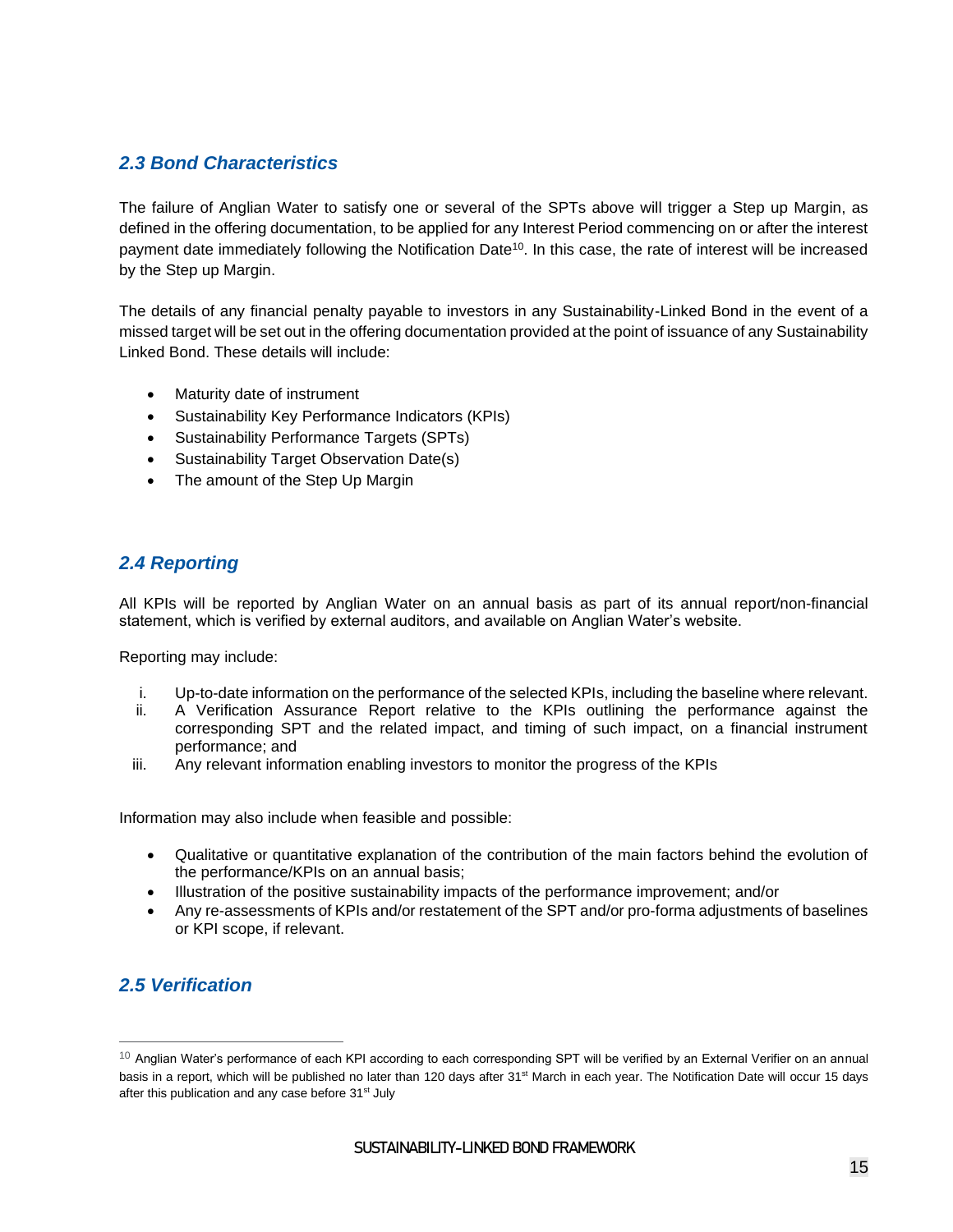#### **Pre-issuance**

Anglian Water's Sustainability-Linked Bond Framework has been reviewed by DNV GL which has provided a second party opinion, confirming the alignment with the five pillars of the ICMA Sustainability-Linked Bond Principles (SLBP).

#### **Post-issuance**

Anglian Water's performance of each selected KPI according to each corresponding SPT will be verified by the External Verifier on an annual basis as part of the annual report In addition, the performance of the KPIs as of 2025, or 2030 as the case may be, against each corresponding SPT will be notified in writingby Anglian Water to the Principal Paying Agent by 31<sup>st</sup> July 2025, or 31<sup>st</sup> July 2030 as the case may be.

## <span id="page-15-0"></span>*2.6 Recalculation of the baseline*

We will adjust our base year emissions inventory to account for significant changes, further described below, if the changes drive an increase/decrease in emissions of greater than 5%. We may also choose to recalculate our baseline for changes less than 5%, especially when structural changes occur.

Significant changes may include:

- **Structural changes** that significantly impact our base year GHG emissions and may trigger the adjustment of the baseline include acquisitions, divestitures or mergers. When significant structural changes occur in the middle of a year, the current and baseline year will be recalculated for the entire year. In the event of an acquisition, in order to ensure that full and accurate data are available, recalculation will be carried out within one year after the structural change has occurred.
- **Methodology changes** that significantly impact our base year GHG emissions and may trigger the adjustment of the baseline include updated emission factors, improved data access or updated calculation methods or protocols
- **In case of a data error**, or if a number of cumulative errors that together are significant

Baseline adjustments will occur at the end of each fiscal year if we identify any changes described above that have occurred in the reporting period which may require us to recalculate our base year.

## <span id="page-15-1"></span>*2.7 Amendments to this Framework*

Anglian Water will review this Framework from time to time, including its alignment to updated versions of the relevant Principles as and when available in the market. Any major update will be subject to the prior approval of DNV GL or any such other qualified provider of Second Party Opinion.

## *Appendix*

Figure 1 – Modular approach showing the life cycle stages and individual modules for infrastructure GHG emissions qualification

*Extract from PAS 2080:2016 Carbon Management in Infrastructure:*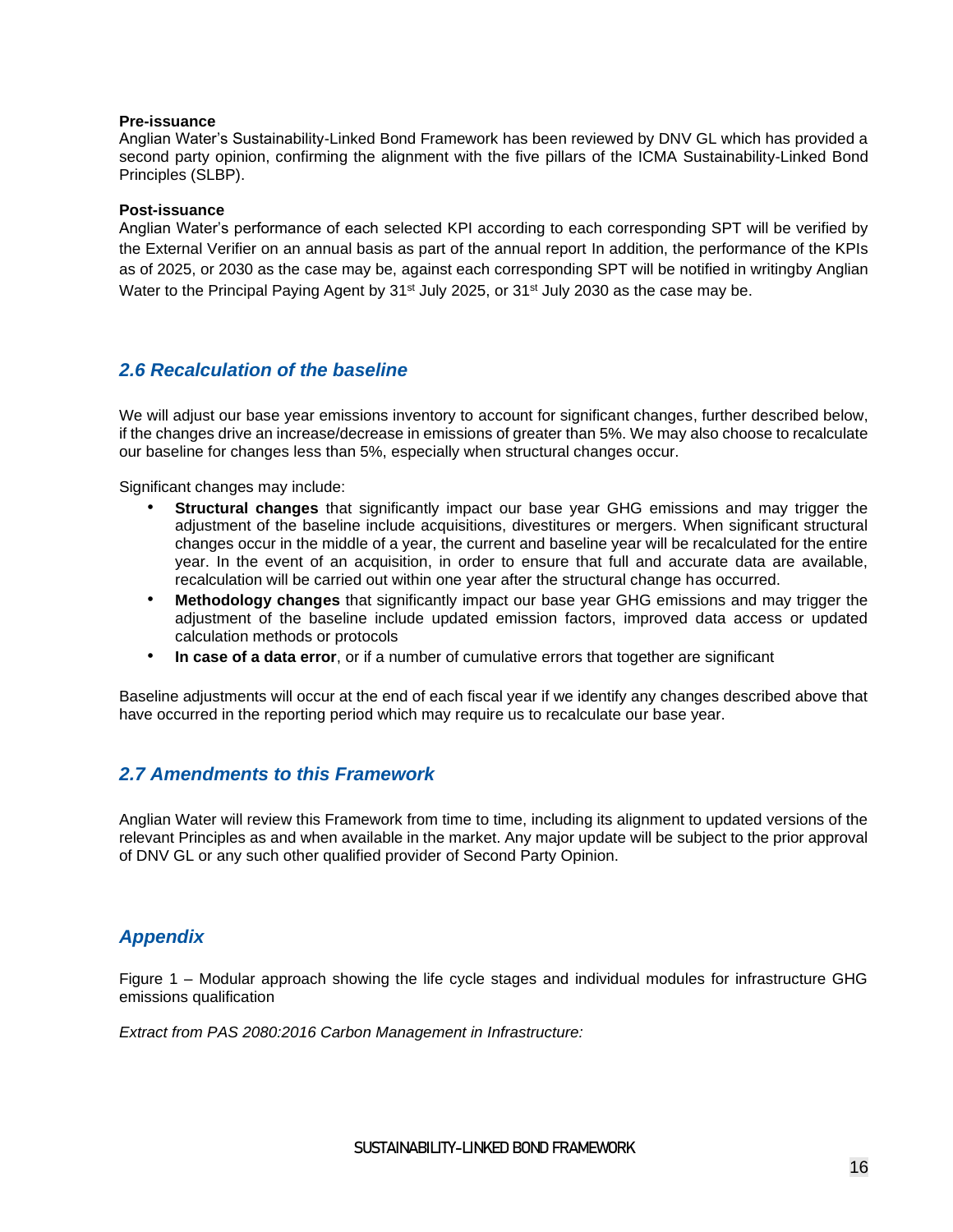

## *Disclaimer*

THIS DOCUMENT IS INTENDED TO PROVIDE NON-EXHAUSTIVE, GENERAL INFORMATION. THIS DOCUMENT MAY CONTAIN OR INCORPORATE BY REFERENCE PUBLIC INFORMATION NOT SEPARATELY REVIEWED, APPROVED OR ENDORSED BY ANGLIAN WATER AND ACCORDINGLY, NO REPRESENTATION, WARRANTY OR UNDERTAKING, EXPRESS OR IMPLIED, IS MADE AND NO RESPONSIBILITY OR LIABILITY IS ACCEPTED BY ANGLIAN WATER AS TO THE FAIRNESS, ACCURACY, REASONABLENESS OR COMPLETENESS OF SUCH INFORMATION.

THIS DOCUMENT MAY CONTAIN STATEMENTS ABOUT FUTURE EVENTS AND EXPECTATIONS THAT ARE FORWARD LOOKING STATEMENTS. NONE OF THE FUTURE PROJECTIONS, EXPECTATIONS, ESTIMATES OR PROSPECTS IN THIS DOCUMENT SHOULD BE TAKEN AS FORECASTS OR PROMISES NOR SHOULD THEY BE TAKEN AS IMPLYING ANY INDICATION, ASSURANCE OR GUARANTEE THAT THE ASSUMPTIONS ON WHICH SUCH FUTURE PROJECTIONS, EXPECTATIONS, ESTIMATES OR PROSPECTS HAVE BEEN PREPARED ARE CORRECT OR EXHAUSTIVE OR, IN THE CASE OF THE ASSUMPTIONS, FULLY STATED IN THE DOCUMENT. ANGLIAN WATER HAS AND UNDERTAKES NO OBLIGATION TO UPDATE, MODIFY OR AMEND THIS DOCUMENT, THE STATEMENTS CONTAINED HEREIN TO REFLECT ACTUAL CHANGES IN ASSUMPTIONS OR CHANGES IN FACTORS AFFECTING THESE STATEMENTS OR TO OTHERWISE NOTIFY ANY ADDRESSEE IF ANY INFORMATION, OPINION, PROJECTION, FORECAST OR ESTIMATE SET FORTH HEREIN CHANGES OR SUBSEQUENTLY BECOMES INACCURATE.

THIS DOCUMENT IS NOT INTENDED TO BE AND SHOULD NOT BE CONSTRUED AS PROVIDING LEGAL OR FINANCIAL ADVICE. IT DOES NOT CONSTITUTE AN OFFER OR INVITATION TO SELL OR ANY SOLICITATION OF ANY OFFER TO SUBSCRIBE FOR OR PURCHASE OR A RECOMMENDATION REGARDING ANY SECURITIES, NOTHING CONTAINED HEREIN SHALL FORM THE BASIS OF ANY CONTRACT OR COMMITMENT WHATSOEVER AND IT HAS NOT BEEN APPROVED BY ANY SECURITY REGULATORY AUTHORITY.

THE DISTRIBUTION OF THIS DOCUMENT AND OF THE INFORMATION IT CONTAINS MAY BE SUBJECT OF LEGAL RESTRICTIONS IN SOME COUNTRIES. PERSONS WHO MIGHT COME INTO POSSESSION OF IT MUST INQUIRE AS TO THE EXISTENCE OF SUCH RESTRICTIONS AND COMPLY WITH THEM. THE INFORMATION IN THIS DOCUMENT HAS NOT BEEN INDEPENDENTLY VERIFIED.